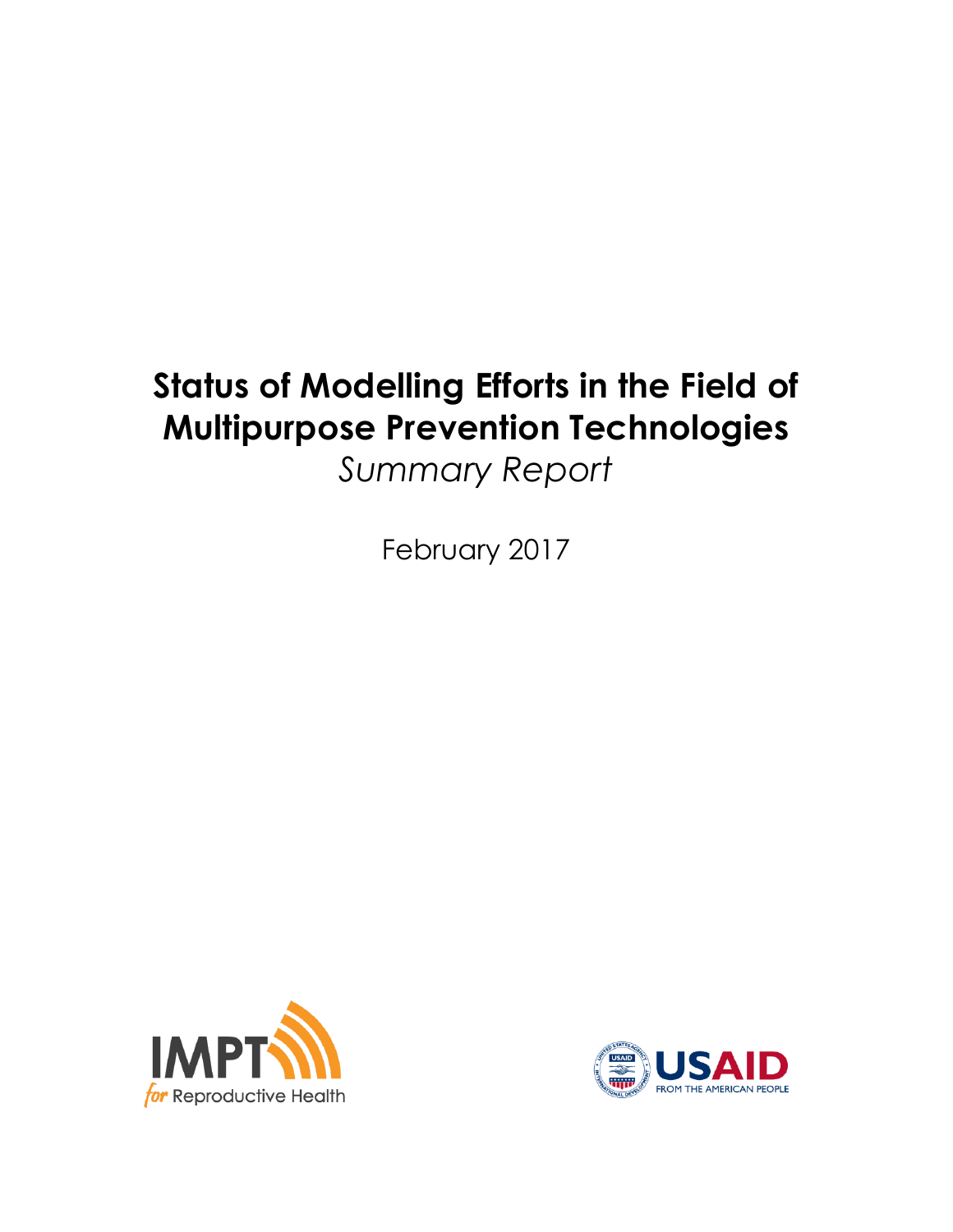The **Initiative for Multipurpose Prevention Technologies (IMPT)** advances the development of MPTs to address the interlinked risks of unintended pregnancy and sexually transmitted infections (STIs) including HIV, believing that the availability of desirable methods that deliver an array of prevention combinations will improve the lives of women and families worldwide. Established in 2009, the IMPT is a collaborative network that engages product developers, scientific researchers, healthcare providers, funders, and community-based advocates in Africa, China, India, the United States, and Western Europe. Leveraging the multidisciplinary expertise of this diverse network, the IMPT works to advance the science to support the development of MPTs and their successful introduction into target populations with high unmet need.

**Multipurpose Prevention Technologies (MPTs)** are an innovative class of products that deliver varied combinations of HIV prevention, other STI prevention, and contraception and will improve the lives of women and families worldwide.

*The project on which this document reports was conducted by the IMPT Secretariat team and technical consultant Chelsea B. Polis (Guttmacher Institute/IMPT). This document was prepared by Laura Dellplain (IMPT), Diane Royal (IMPT), and Chelsea B. Polis (Guttmacher Institute/IMPT). This work could not have been completed without the valuable insights and contributions from key informants.*

*Support for this work was provided by the generous support of the American people through the United States Agency for International Development (USAID) under the terms of Envision FP: Transforming Contraception to Expand Access and Choice USAID Cooperative Agreement #: AID-OAA-A-15-00045, managed by FHI 360, as well as Cooperative Agreement #AID-OAA-A-16- 00045. The contents of this document are the responsibility of the IMPT and the Public Health Institute and do not necessarily reflect the views of USAID or the United States Government.*

*For questions or comments, please contact: IMPT@cami-health.org. The IMPT Secretariat is a project of CAMI Health, an organization dedicated women's reproductive health and empowerment based in Folsom, CA, USA. CAMI Health is housed at the Public Health Institute.*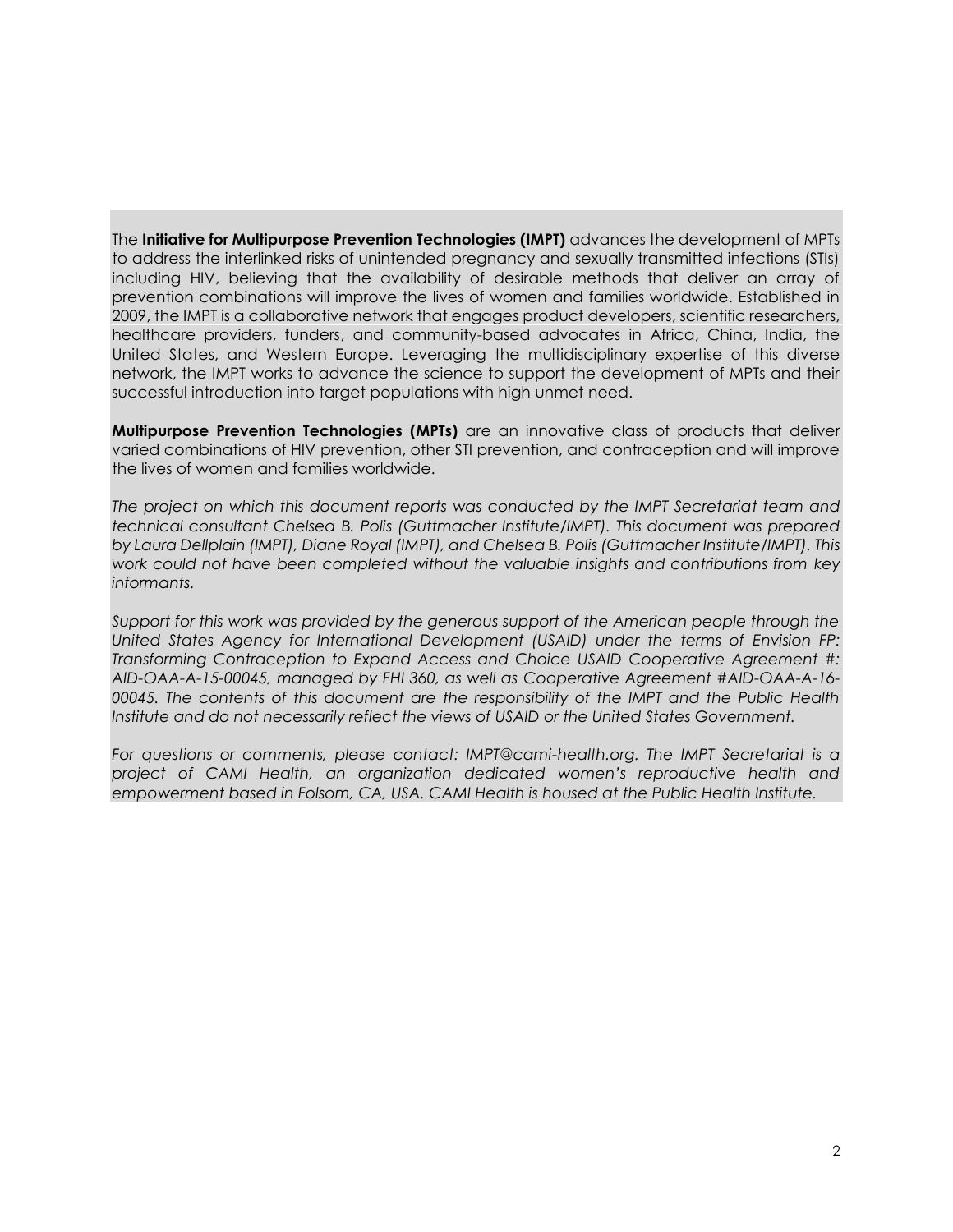#### **Introduction**

The multipurpose prevention technology (MPT) field, formalized in 2009 with the inception of the product-neutral Initiative for MPTs (IMPT), has grown substantially over a relatively short period. The MPT product development pipeline is diverse, with nearly a dozen products in various stages of clinical trials, including intravaginal rings (IVRs), vaginal inserts, vaginal gels, and vaginal films. There is widespread recognition that the impact potential of MPTs could be immense, but to ensure the successful development and introduction of the first MPT product and subsequent products, there is much more that needs to be understood and addressed across several key research areas.

The IMPT provides guidance to the MPT field through working groups that are all overseen by a steering committee. In January 2015, the IMPT Steering Committee elevated modelling as a key priority research area. More specifically, the IMPT recommended accelerated action around modelling efforts to robustly assess public health impact and cost-effectiveness of MPT product options in specific target populations.

Data on the potential public health impact and cost effectiveness of MPTs are critical in building the case for MPT development, investment, commercialization, advocacy, and policy support. Given that MPTs are still largely undergoing clinical trials, however, the field does not have access to such data through robust surveillance efforts as would be the case for products already on the market. Modelling is thus an important strategy in generating this evidence base. Moreover, modelling may be a useful tool in determining the appropriate impact targets, including the balance of public health efficacy and cost-effectiveness (though not mutually exclusive attributes) when developing and planning the introduction of a health intervention.

Having identified this research priority for the MPT field, from September to November 2016, the IMPT conducted a landscape review of relevant MPT modelling activities to begin to assess specific gaps and next steps. The IMPT first identified what modelling has already been done for MPTs as well as ongoing MPT-relevant modelling activities. A summary, including methods and findings, is detailed below.

#### **Methods**

 $\overline{a}$ 

To produce this landscape review, we conducted a comprehensive literature review and key informant interviews. Prior to launching the literature review, we connected with the OPTIONS consortium<sup>1</sup> to align methodologies with their pre-exposure prophylaxis (PrEP) modelling landscape analysis, which they had conducted in Fall 2015. We searched PubMed and Google Scholar for articles that published data on modelling efforts in the context of MPT development. More specifically, we included articles that examined factors relevant to the likely uptake, public health impact, cost-effectiveness, or other forecasting of products with multiple sexual and reproductive health prevention indications (which were not necessarily labeled in all articles as "MPTs"), aside from male or female condoms. An example of an excluded publication was a study that modelled the pharmacokinetic properties of an MPT product. Key search term themes included: modelling, multipurpose prevention technologies (MPTs)/ dual protection, sexually transmitted infections/ diseases (STIs/ STDs), HIV/AIDS, and contraception/ family planning/ unintended pregnancy.

<sup>1</sup> The OPTIONS (Optimizing Prevention Technology Introduction on Schedule) consortium led by Wits Reproductive Health Institute, AVAC, and FHI 360, aims to provide targeted support to expedite and sustain access to ARV-based HIV prevention products in countries and among populations where most needed, including South Africa, Kenya, and Zimbabwe.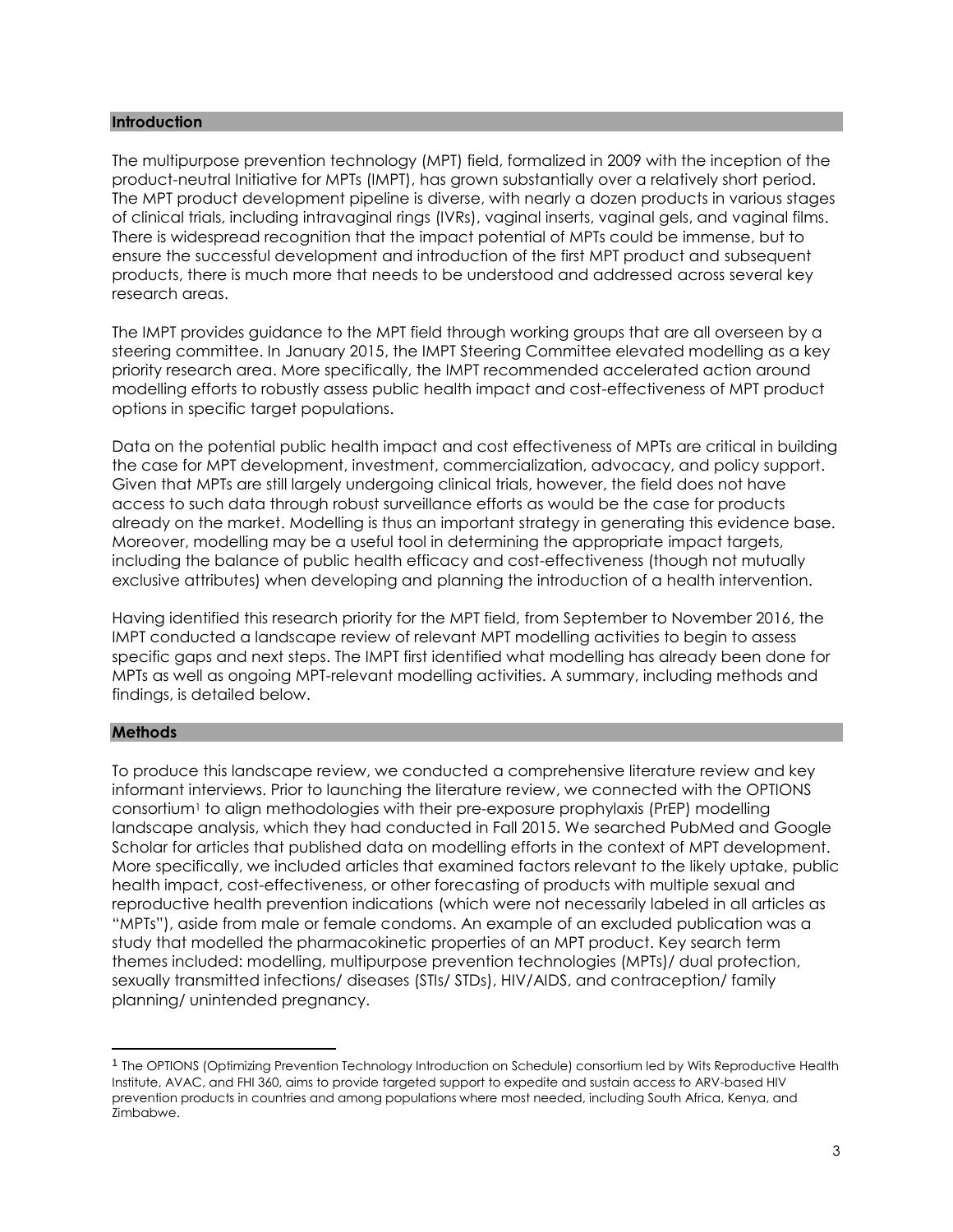We selected key informants (n=6) for their expertise in modelling in the MPT and/or biomedical HIV prevention context (see bios below); all key informants were identified through recommendations from experts within the IMPT network. Drawing on initial recommendations from the IMPT Steering Committee, we developed a set of interview questions and then vetted them with several committee members. We conducted key informant interviews over the phone as semi-structured interviews, a qualitative research methodology that includes open-ended questions on pre-identified themes. Two of the four semi-structured interviews were conducted in pairs (i.e., two key informants were interviewed at the same time). An hour was allotted for each interview. Interview notes were then coded for further analysis of key themes.

## *Key Informant Interviewee Bios (in alphabetical order)*

Ume L. Abbas, MD is an infectious disease specialist and Assistant Professor at Baylor College of Medicine in Houston, Texas, USA.

Idé Cremin, MSc, PhD has a research interest in mathematical modelling and is a Research Associate within the Faculty of Medicine, School of Public Health at Imperial College London, UK.

Katharine Kripke, PhD is a Senior Health Policy Analyst with Avenir Health – a global health organization that works to enhance social and economic development by providing tools and technical assistance in policy, planning, resource allocation and evaluation.

Martha Larson is the Project Manager of OPTIONS consortium, housed at FHI 360.

Jennifer A. Smith, MSc, DPhil has a research focus on developing models to understand the implications of the potential association between injectable hormonal contraceptives use and HIV risk. Dr. Smith is a Research Fellow within the Faculty of Medicine, School of Public Health at Imperial College London, UK.

David van de Vijver, PhD is an epidemiologist with a specialty in virology based at Erasmus Medical Center in Rotterdam, Netherlands.

## **Findings**

We identified several relevant modelling projects, both published and ongoing. Of seven citations identified through the literature search, we excluded four as they pertained only to animal modelling. We added one additional citation suggested by a key informant, bringing the total number of published works on MPT modelling for the purposes of this project to four citations (n=4), representing three modelling projects (two publications discussed the same project). Other projects described during the interviews either added further detail to identified citations or outlined additional ongoing work. Most identified modelling projects are in progress.

## *Published MPT Modelling Work*

One published, peer-reviewed article described a discrete choice experiment conducted in 2005 by the London School of Hygiene and Tropical Medicine, which investigated preferences of sexually active South African women aged 18-45 for new HIV prevention technologies (including microbicides, diaphragms, and female condoms), compared against what, if anything, they had used for HIV prevention at last sex. <sup>i</sup> Microbicides were chosen as preferred product (48% of respondents), followed by the diaphragm (28%), followed by female and male condoms (13% and 10%, respectively). While 74% of women said they would prefer to change to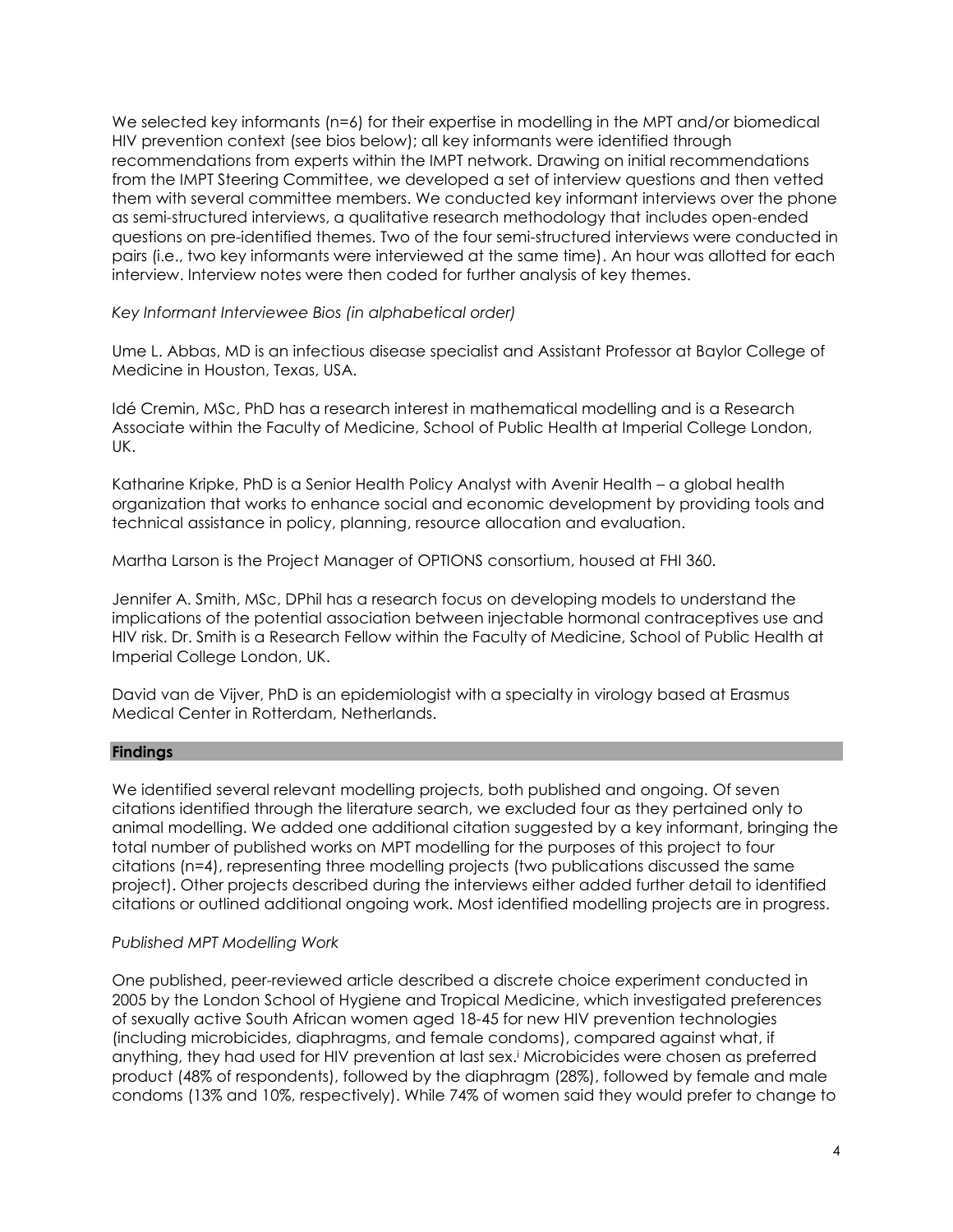using a new HIV prevention technology (i.e., either a microbicide, diaphragm, or female condom), this proportion was lower (56%) among women currently using male condoms. The most important characteristics to women in considering these new HIV prevention technologies were the level of protection against pregnancy and HIV. Price and the ability to use the product in secret also had a significant (though smaller) impact on the probability of saying that they would choose one of these three new HIV prevention methods. The predicted population level uptake of microbicides ranged from 11% (for a microbicide with 55% effectiveness at HIV prevention, no pregnancy prevention, and priced at 10 rand) up to 56% (for a free microbicide that was 95% effective against both HIV and pregnancy) and even higher (65%) among women not currently using male condoms. These estimates should be considered upper bounds, given the potential for upward bias in reported likelihood of using new products. It is also important to bear in mind that these data were collected in 2005, when the HIV prevention landscape was different from present day.

## *Ongoing MPT Modelling Work*

Another discrete choice experiment for new HIV prevention technology product types (also led by the London School of Hygiene and Tropical Medicine and conducted in South Africa), was published in a study protocol and as a conference abstract in 2016. Due to its nature as an abstract, we are not able to report as much detail on this project as with other projects. The study examined demand for oral PrEP, vaginal microbicide gel, IVRs, diaphragm plus microbicide gel, and a long-acting ARV-based injectable among four populations in South Africa: women, adolescent girls aged 16-17, men, and female sex workers.<sup>ii,iii</sup> This study found that injectable PrEP was favored over other studied product options by all groups, as well as multipurpose prevention for HIV, other STIs, and pregnancy over single-indication prevention. Additionally, this study found that adolescent women were most responsive to multipurpose protection when compared to predicted uptake of single-indication HIV prevention products (approximately between 3-14% versus 1-3% respectively); but predicted uptake for singleindication HIV prevention products among this group was lower than other groups (approximately between 1-3% versus 1.5-16% respectively).

Another study, led by Imperial College London in 2016 and published as a conference abstract, looked specifically at the potential health impact and cost effectiveness of multipurpose IVRs with HIV and pregnancy indications among women aged 15-49 in South Africa. iv As described during the interview with Drs. Idé Cremin and Jennifer A. Smith, the team developed and analyzed a model of HIV prevalence and incidence in South Africa. This detailed model included a long list of assumptions regarding demographics, sexual behavior, HIV transition and progression, treatment, other interventions (e.g., male circumcision), maternal mortality, reproductive health outcomes, efficacy, costs, and DALYS. This modelling research found that, even where other HIV prevention strategies such as male circumcision and treatment as prevention are being used, a multipurpose IVR could have the potential to "avert 1.6-2.9% of new HIV infections among women aged 15-49 years, 4.3-4.6% of maternal deaths and 1.5-1.6% of DALYS among women aged 15-49 years that would occur between 2018 and 2025 using a delivery strategy that targets 10% of 15-29-year-olds and 5% of 30-49-year-olds." Preliminary findings also suggested that such an IVR could be cost-effective when delivered through horizontal or vertical programs, at an estimated \$200 to \$2,700 per DALY, although the researchers noted caveats such as a lack of real world data and unknown unit cost (see section below for additional detail). Moreover, as Drs. Cremin and Smith noted, there is broader applicability of their work to the MPT field: "…we [could] model other MPTs in the same way, but with different assumptions about coverage."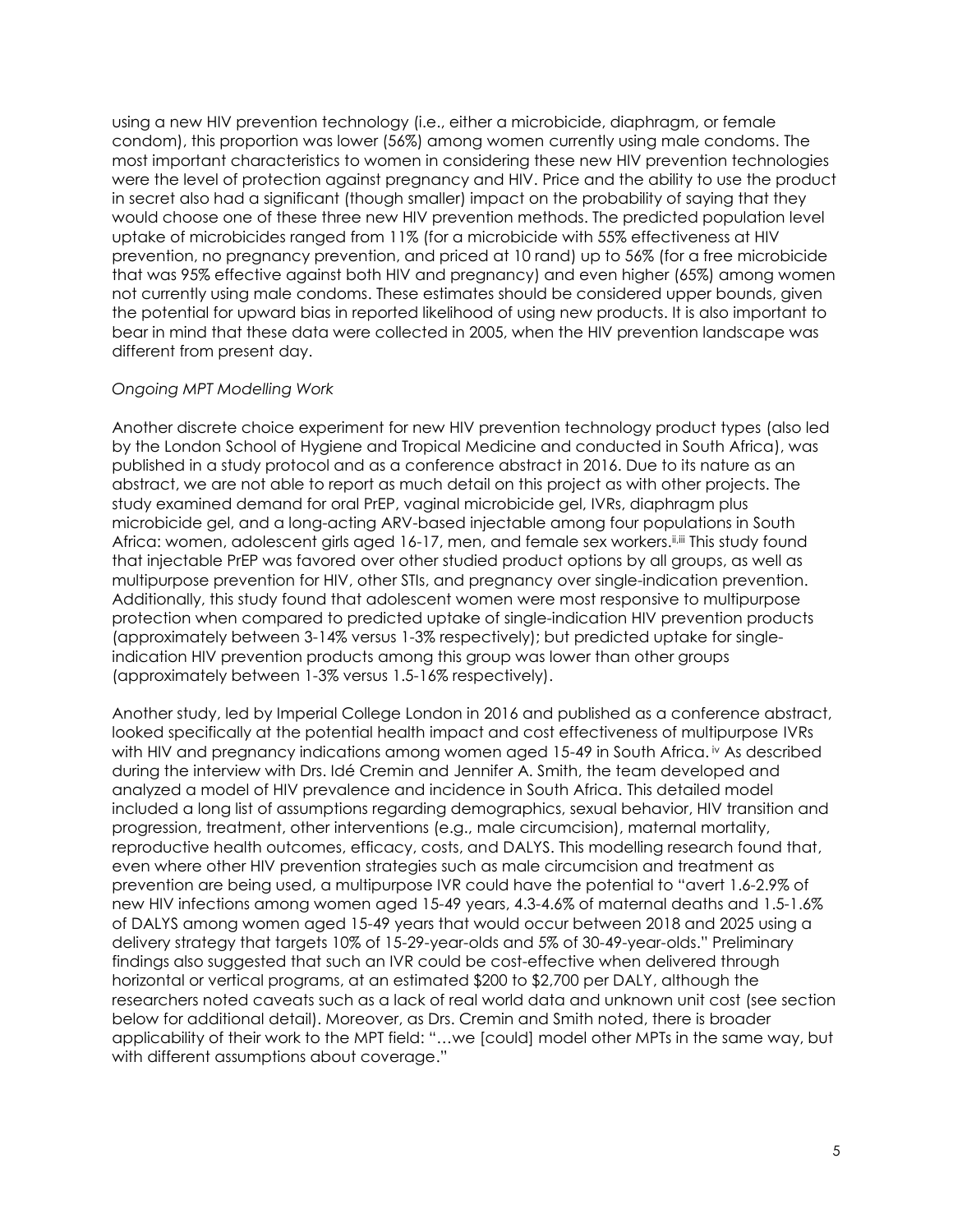Finally, Dr. David van de Vijver's recent work in collaboration with Chelsea Polis (Guttmacher Institute) and colleagues aims to model the health impacts of long-acting injectable PrEP coadministered or co-formulated with DMPA in Mopani, South Africa. The model considers the impact of age and gender categories, assumptions about assortative mixing between various groups, and the long-term impact of DMPA on the HIV/AIDS epidemic in Mopani (i.e., given the potential association between DMPA and increased risk of HIV acquisition in women,<sup>v</sup> if DMPA is substituted with a different contraceptive, whether HIV-infection rates will decrease). While there are no injectable MPTs currently in clinical development, this assessment of an injectable contraceptive method combined or co-administered with long acting injectable PrEP, such as cabotegravir, which is now in clinical trials, and the subsequent impact on HIV-infection rates and rates of unintended pregnancy, may help to answer questions relevant to the entire MPT field.

#### *Challenges and Research Gaps*

The primary challenge discussed across all interviews are the assumptions currently required to develop a model predictive of MPT impact, when no physical product yet exists on the market (other than male or female condoms). This lack of "real-world data" requires making assumptions about factors such as product uptake, adherence, and costs when modelling the overall public health impact of MPTs. The validity of these assumptions is unknown until a physical product is available and the relevant data have been gathered. Several interviewees cited these issues as a primary research gap within the MPT modelling field. For example, estimates of unit costs, including how costs might vary and costs to reach various subgroups, are currently unknown, but would be important to produce cost-effectiveness analyses that could influence policy-makers. Similarly, several interviewees discussed the importance of understanding projected MPT uptake and adherence, and how various MPT product attributes might affect these estimates. One researcher noted that this is also a data gap for PrEP, as it remains unclear how people in different populations may value PrEP in comparison to other HIV prevention approaches, or other things on which people may want to spend their time and resources. The assumption for MPTs is that people will want to use products with two or more indications, but we need to know more about who wants to use these products, why, and when. For age and/or gender specific models, assumptions about product usage need to be even more specific to desires of various population subgroups.

In some countries, there is also a lack of current, reliable contraceptive use data. For example, while some models can use contraceptive data from Demographic and Health (DHS) surveys, there has been no DHS survey conducted in South Africa since 2003 (although one is currently ongoing). For models that would consider the various impacts of introducing a new MPT product that included a pregnancy prevention indication, it would be necessary to understand how many women are already using contraception, and which kind of method, to model the impact of introducing a new product in the existing contraceptive method mix context (i.e., whether it would cause contraceptive method migration, and if/how this may impact rates of unintended pregnancy). Similarly, understanding whether the introduction of MPTs would displace other existing HIV prevention approaches, such as use of condoms, would be important – including potential impacts on rates of other STIs not prevented by that MPT.

Finally, to model the effectiveness of various MPTs for HIV, STI, or pregnancy prevention, we need to understand the varied synergistic or antagonistic effects of combining multiple drugs (e.g., a hormonal contraceptive and an ARV) within a single product in terms of potential impacts on the effectiveness of either medication. A recent systematic review, led by FHI 360 and commissioned by the WHO, addresses the issue of drug interactions amongst combinations of hormonal contraceptives and antiretroviral drugs studied to date. vi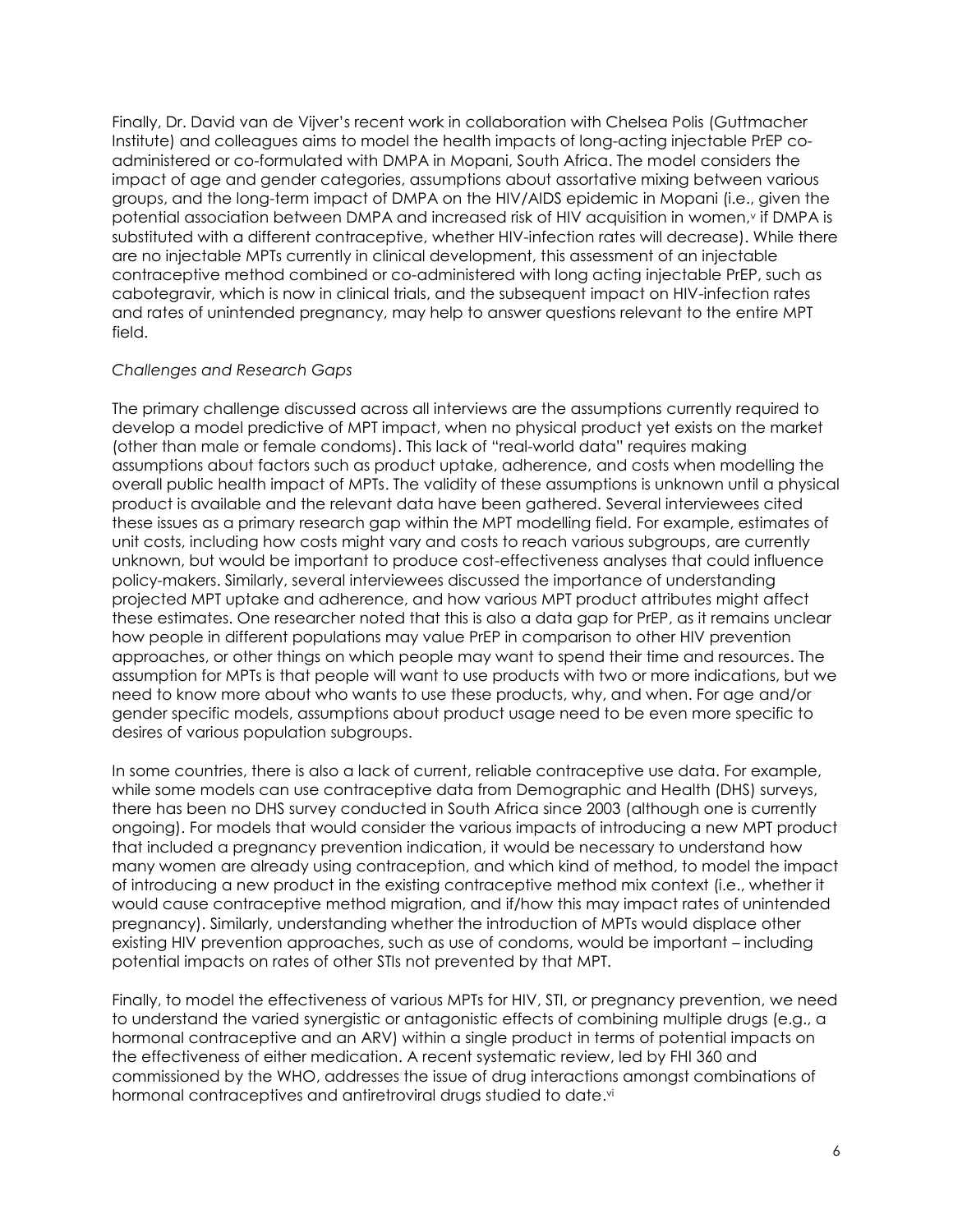All interviewed researchers agreed that additional research is needed to address these data gaps and that financial support would be needed to expand MPT modelling efforts. There has been some recent interest and investment in modelling work for PrEP, and current funding partnerships may indicate who may have future interest in supporting modelling work.

## *Extensions from single-indication HIV prevention modelling to MPT modelling*

As HIV prevention product development is already a primary driver in MPT development, modellers associated with HIV prevention product impact modelling are well-positioned to contribute to MPT modelling. In addition to the overlap in stakeholders, HIV prevention modelling is highly relevant to MPT modelling, thus relevant single-indication HIV prevention modelling efforts are further described below.

As previously mentioned, the IMPT connected with the OPTIONS consortium to align our MPT modelling landscape with their PrEP modelling landscape. Resources related to their modelling analysis can be accessed [here.](http://www.prepwatch.org/mpii-tools-resources/) In a more in-depth interview with OPTIONS consortium members Dr. Kripke and Ms. Larson highlighted a few other related ongoing projects (some of which are cited in the OPTIONS modelling landscape), including: CASPR - USAID's new initiative led by AVAC around the search for an HIV vaccine which includes a modelling component; a PrEP access project in Kenya called Bridge to Scale, led by Jhpeigo; and a collaboration with IPM and Avenir Health to develop a business case for the IVR. These three modelling projects are filling critical data gaps on uptake, product use, and cost for the HIV prevention field and will be helpful to future MPT models.

Another critical body of work is from Dr. Ume L. Abbas and her group out of Baylor University, USA, who has been modelling PrEP for the past several years. They were one of the first groups to model oral PrEP and have published a relevant paper on injectable PrEP, focused primarily on rilpivirine PrEP in Kwa-Zulu Natal, South Africa, which suggested cost-effectiveness or cost-savings of prioritized scale-up when compared with no PrEP.vii Currently, Dr. Abbas and her team are completing impact and cost effectiveness modelling work on the dapivirine IVR. Within this analysis, the team has been able to include recent efficacy data and is also considering drug resistance. As the results from this research are currently being analyzed, the IMPT's interview with Dr. Abbas focused primarily on research gaps and challenges. The future paper on impact and cost effectiveness modelling of the dapivirine IVR, however, will be an eventual core contributor to the MPT modelling literature.

#### **Next steps**

As the MPT field expands and evolves, the IMPT will continue to track the growing body of MPT modelling work from its product-neutral, strategic platform. While the field is nascent with products still in clinical trials, modelling analyses will help to illuminate the path ahead for the MPT field by both making the case for MPT development as well as supporting the identification of ideal target product profiles for MPTs.

In future phases of this exercise, the IMPT will develop an appropriate action plan for the MPT field around the identified priority next steps for MPT modelling, which may include strategies to conduct extensions from single-indication HIV prevention modelling. To this end, the IMPT will continue to engage with HIV prevention modellers who are well-positioned to conduct extensions into MPT modelling in their work.